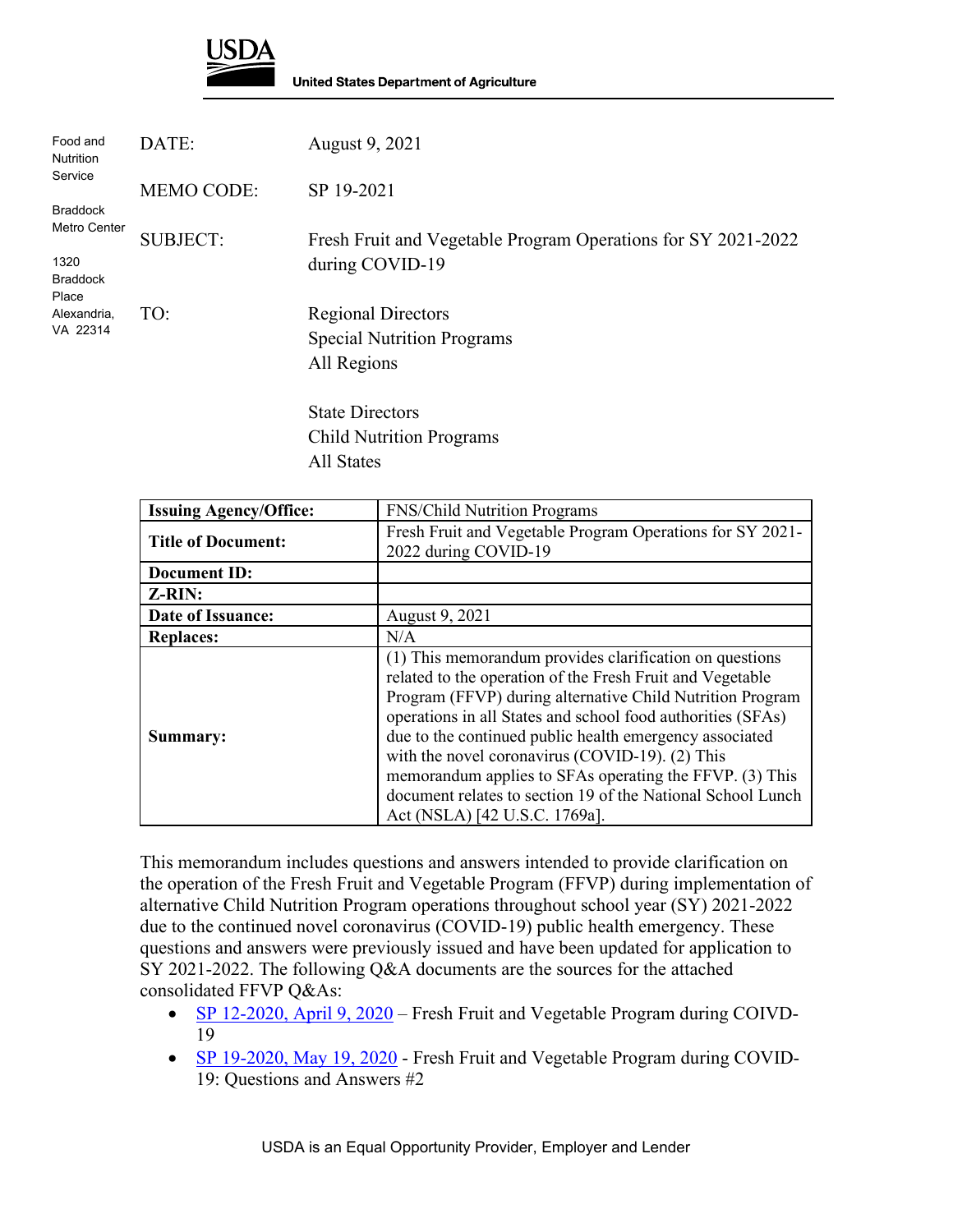- [SP 23-2020, August 21, 2020](https://www.fns.usda.gov/disaster/pandemic/covid-19/ffvp-program-operations-sy-2020-21) Fresh Fruit and Vegetable Program Operations for SY 2020-21 during COVID-19
- [SP 03-2021, October 23, 2020](https://www.fns.usda.gov/disaster/pandemic/covid-19/ffvp-operations-sy-2020-21-during-covid-19) Fresh Fruit and Vegetable Program Operations for SY 2020-21 during COVID-19
- [SP 05-2021, CACFP 04-2021, SFSP 04-2021,](https://www.fns.usda.gov/cn/pandemic/covid-19/qas4-nationwide-waiver-sfsp-sso-sy-2020-21) January 5, 2021 Questions and Answers Relating to the Nationwide Waiver to Allow Summer Food Service Program and Seamless Summer Option Operations during School Year 2020- 2021 – Q&As #4

The Secretary has broad authority for the administration of the FFVP, as permitted under section 19 of the National School Lunch Act (NSLA) [42 U.S.C. 1769a]. Although many schools are returning to normal operations, FNS recognizes that some local Program operators are continuing to practice social distancing, and working to limit the amount of time children spend congregating at meal and snack service sites. Therefore, based on the exceptional circumstances of this public health emergency due to the novel coronavirus, and pursuant to existing statutory authority, FNS is exercising its enforcement discretion to allow the following flexibilities in the operation of the FFVP. Please note, these flexibilities are effective for school year 2021-2022, and remain in effect until June 30, 2022.

FNS appreciates the exceptional effort of State agencies and local Program operators working to meet the nutritional needs of child participants during a challenging time. State agencies are reminded to distribute this memorandum to Program operators immediately. Program operators should direct any questions concerning this guidance to their State agency. State agencies with questions should contact the appropriate FNS Regional Office.



for Angela M. Kline **Director** Policy and Program Development Division Child Nutrition Programs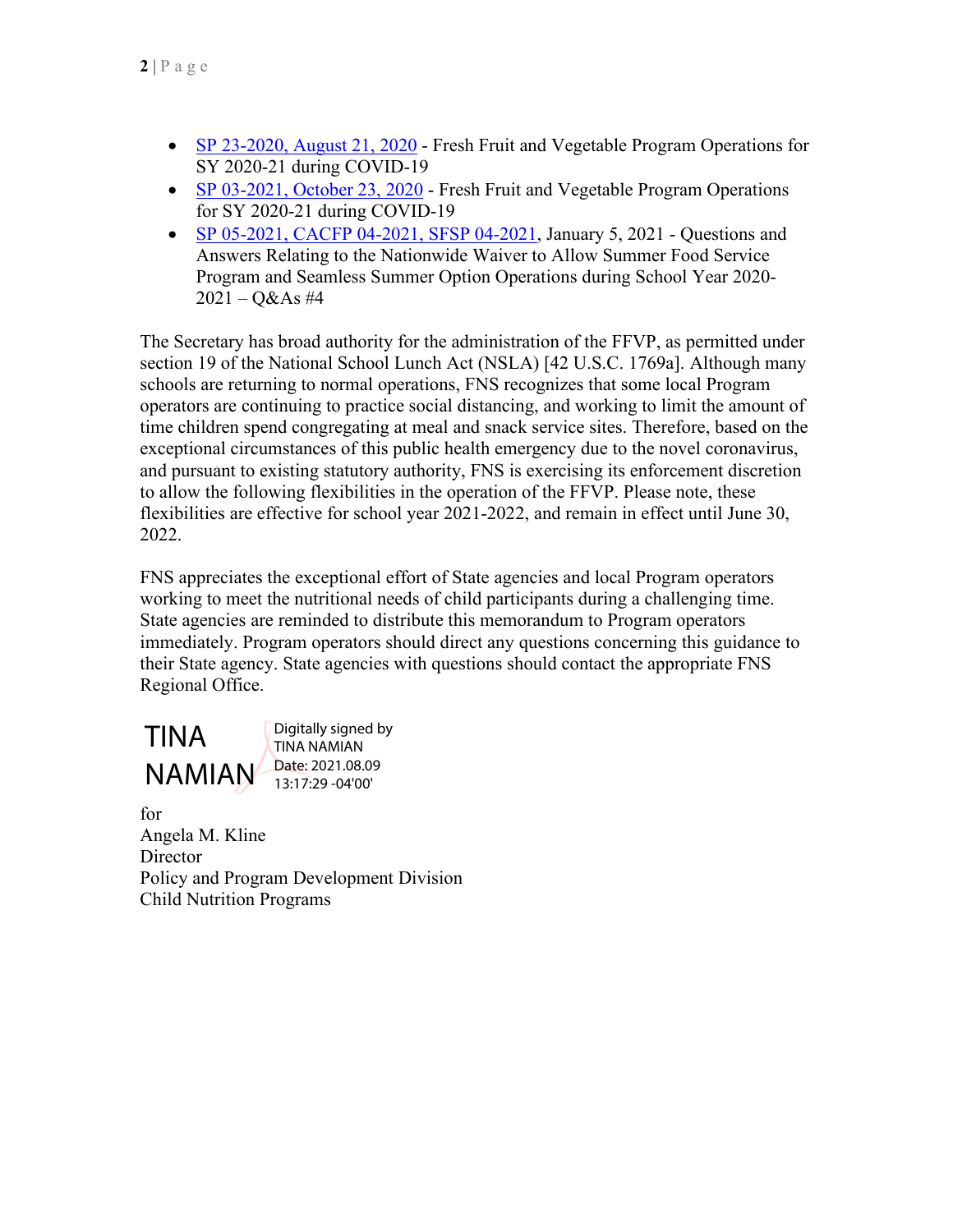# **Questions and Answers**

### **1. May Fresh Fruit and Vegetable Program (FFVP) operators provide the fruit or vegetable service outside of a regular school day?**

Yes. Although many schools will be back to normal operations during the upcoming school year, due to the continued public health emergency and given possible school building closures and continued implementation of alternate instructional models that allow for social distancing, elementary schools operating FFVP may serve fresh fruits and vegetables to students at the time the operators determine to be appropriate. A waiver from FNS is not necessary to exercise this flexibility.

### **2. May FFVP operators provide the fruit or vegetable service in a non-congregate setting?**

Yes. Although many schools will be back to normal operations during the upcoming school year, due to the continued public health emergency and given possible school building closures and continued implementation of alternate instructional models that allow for social distancing, elementary schools operating FFVP may serve fresh fruits and vegetables in a non-congregate setting, including through home delivery. A waiver from FNS is not necessary to exercise this flexibility.

### **3. May the FFVP fruit or vegetable service be provided at the same time as another Child Nutrition Program meal service?**

Yes. Although many schools will be back to normal operations during the upcoming school year, due to the continued public health emergency and given possible school building closures and continued implementation of alternate instructional models that allow for social distancing, elementary schools operating FFVP may provide the FFVP service alongside other Child Nutrition Program meals. A waiver from FNS is not necessary to exercise this flexibility. This means that elementary schools that are operating other Child Nutrition Programs, such as the National School Lunch Program Seamless Summer Option (SSO), may provide FFVP foods along with SSO meals at the same time.

#### **4. May elementary schools operating FFVP allow parents or guardians to pick up the FFVP food from the site or does the child have to be in attendance?**

Elementary schools offering FFVP foods in a non-congregate setting may not provide those foods to parents or guardians unless they are accompanied by their child(ren). Section 19(b) of the National School Lunch Act (NSLA) requires schools participating in the FFVP to make fresh fruits and vegetables available "to students." Because the Families First Coronavirus Response Act (P.L. 116-127) did not include FFVP as a "qualified program," the nationwide waiver allowing parents to pick up meals for children at non-congregate sites does not apply to FFVP. A State agency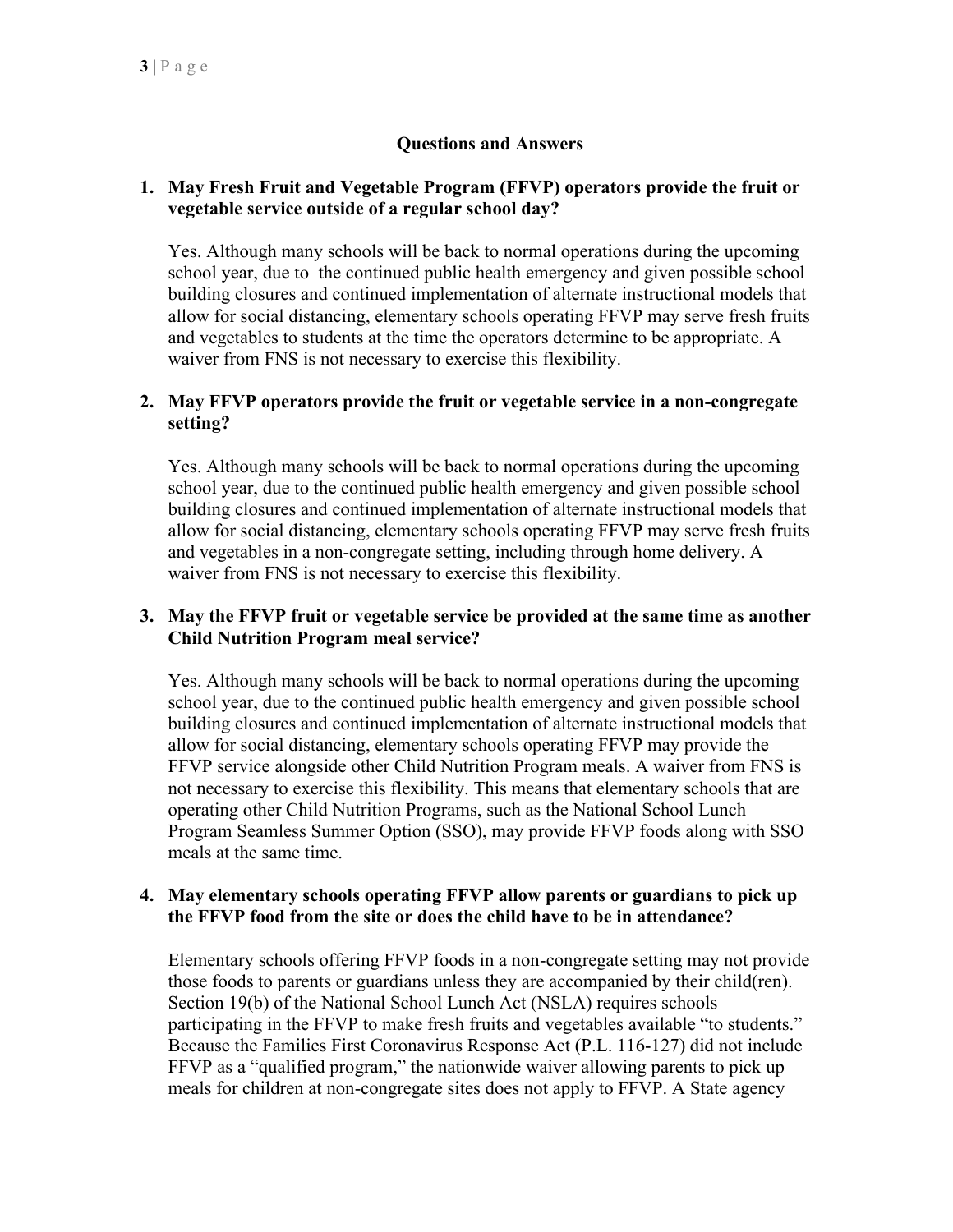may request a waiver allowing schools to provide FFVP foods to parents and guardians. Any waiver request would be processed according to the requirements of Section 12(l) of the NSLA. Flexibilities under the waiver should be implemented by program operators only until such a time when greater levels of congregation in inschool settings is safe and healthy to pursue.

# **5. What quantity of FFVP fruits and vegetables may be served?**

Elementary schools operating FFVP that are providing multiple days of meals at one time also may provide multiple servings of FFVP foods at one time. For example, sites may permit children to pick up a week's supply of FFVP fruits and vegetables at a time. The FFVP serving for a week must reflect what would be served to an individual student during a school week.

### **6. Are FFVP operators required to provide an educational component with the FFVP service?**

No. While elementary schools operating the FFVP are encouraged to provide a nutrition education lesson with the FFVP service, FNS recognizes that a nutrition education lesson may not be practical during this public health emergency.

### **7. Can elementary schools that currently participate in FFVP provide fruits and vegetables to any child attending an SSO open site at that school?**

Yes. Normally, FFVP foods may only be provided to enrolled children at elementary schools currently approved to operate the program. However, if the elementary school is operating an SSO open site, FFVP foods may be provided to any children attending the site.

### **8. May FFVP funds be used towards purchasing fresh fruits and vegetables for SSO meals?**

No, FFVP funds may not be used to purchase fruits and vegetables for SSO meals. However, FFVP elementary schools operating SSO may provide FFVP foods as a separate benefit, along with the service of SSO meals. (See Question 3).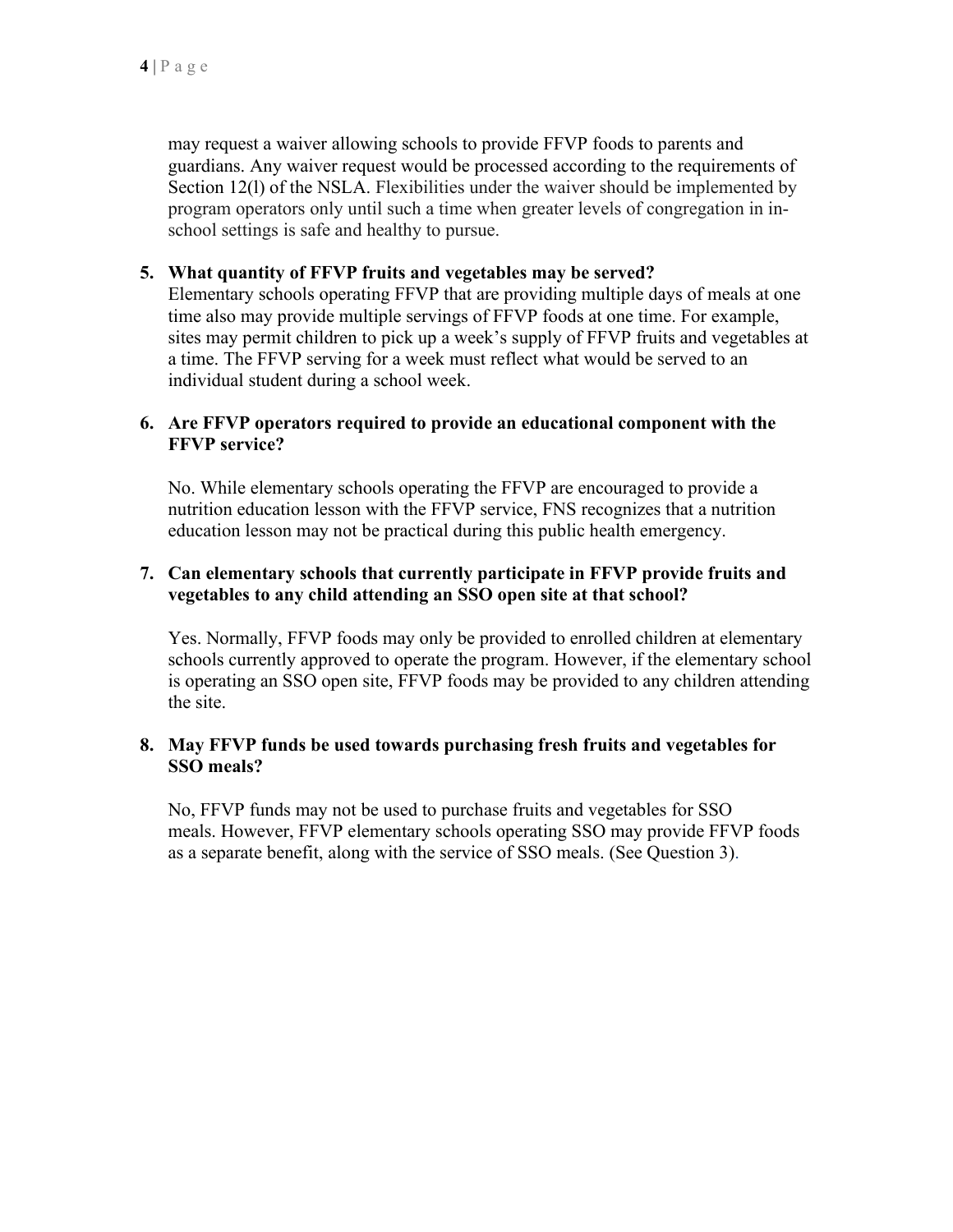# **9. If an FFVP elementary school is not serving meals during school building closures or implementation of alternate instructional models that allow for social distancing, may the SFA serve the FFVP foods from a high school or alternative location where SSO meals are being served?**

By law, FFVP foods may only be served from participating FFVP elementary schools. A waiver is necessary in order to be able to serve FFVP foods at alternative locations, including high schools. Any waiver request would be submitted by the State agency and processed according to the requirements of Section 12(l) of the NSLA.

### **10. If FFVP schools are delivering SSO meals to households, can the FFVP foods be provided to all children in the household regardless of age?**

Yes. SFAs operating FFVP at SSO open sites may provide FFVP foods to any child attending the site (see Question 7). Similarly, prior SSO QAs have allowed delivered meals to be served to all children residing in the household.

# **11. If an FFVP school participating in SY 2020-2021 is not selected to participate in FFVP for SY 2021-2022, can they expend their remaining funds through the fall and then stop participating?**

No. If a previously participating FFVP school is not selected for the new school year, they cannot expend any of their remaining FFVP funds in the new school year starting July 1, 2021. The funds will be recovered during the year-end closeout process.

### **12. May the period of performance to obligate funds for the FY 2021 FFVP be extended beyond September 30, 2021?**

No. State agencies and SFAs are still required to obligate all allocated FY 2021 funds by the last day of the fiscal year (Sept. 30, 2021). Any unobligated, unexpended funds that remain after this date will be recovered and reallocated in a future year as part of the normal FFVP funding process.

## **13. For the FFVP application, if the sites cannot get actual signatures from the principal and superintendent on the Certification of Support document, may State agencies approve grant applications?**

The NSLA requires that applications to participate in FFVP include a signed certification of support by the principal and superintendent. Therefore, these signatures must be included on the application. Please note, however, that electronic signatures are acceptable.